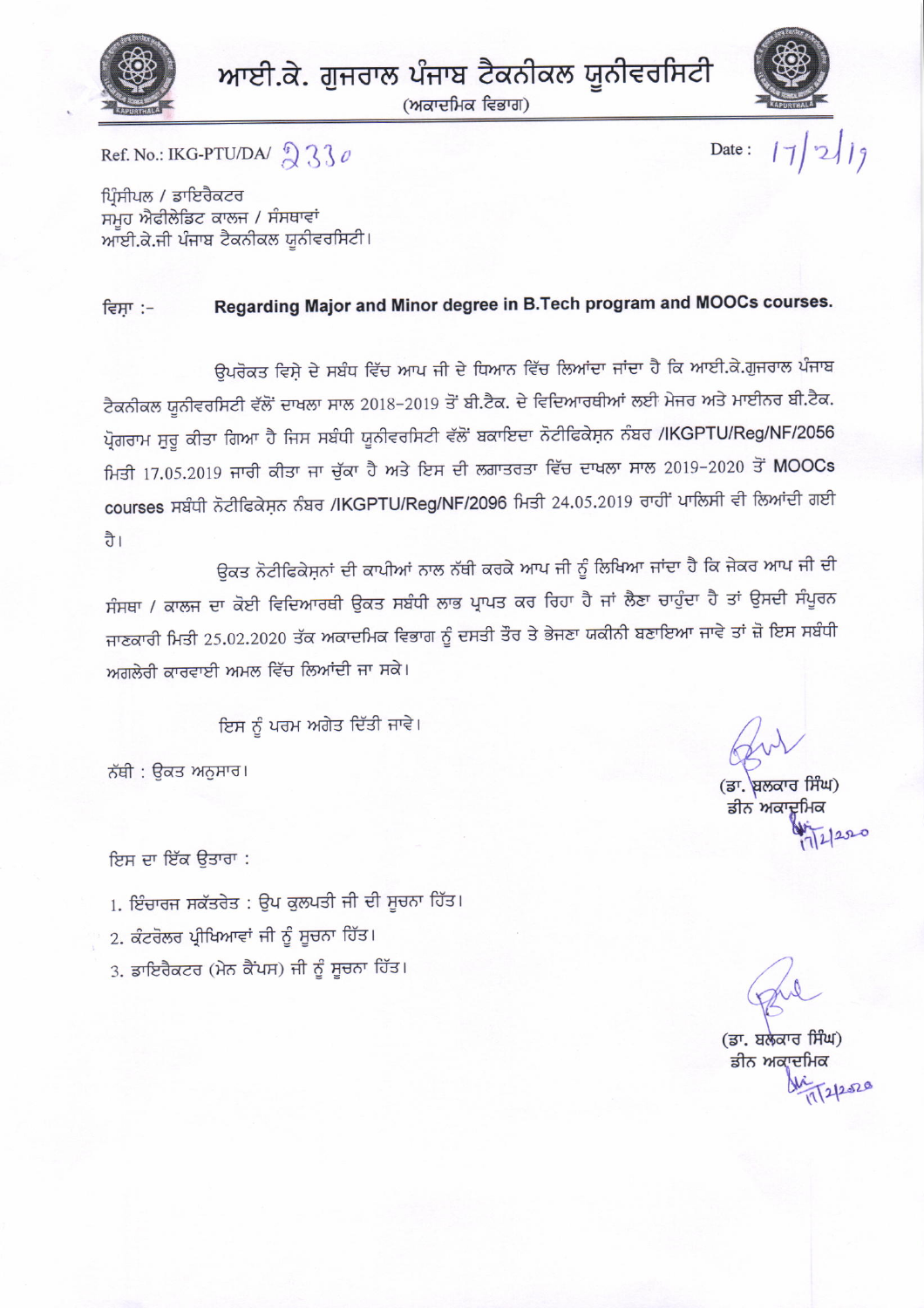# **J.K. GUJRAL PUNJAB TECHNICAL UNIVERSITY**

**Estd. Under Punjab Technical University Act, 1996** (Punjab Act No. 1 of 1997)

Ref. No.: IKGPTU/Reg/NF/2056

Dated: 17.05.2019

Convertiment Se

## **NOTIFICATION**

# Sub: Guidelines for Major and Minors degree in B. Tech (Engineering).

The University is pleased to introduce for awarding Major and Minors degree to the students' enrolled in the B. Tech in IKGPTU Main Campus, constituent campuses & affiliated colleges w.e.f. session 2018-2019 onwards.

#### **INTRODUCTION** 1.

To complement the academic programs I.K. Gujral Punjab Technical University has initiated the minors and major programme to the undergraduate students enrolled in the B.Tech. The B.Tech students can choose from a long list of disciplines that offer a Minor option. Obtaining a Minor typically involves taking a set number of additional courses, determined by the department offering the minor, and once completed the Minor is indicated on transcript.

#### **OBJECTIVES** 2.

The objective of initiating the major and minor degree certificates is: To diversify the knowledge of the undergraduates. This will make the undergraduates more employable. This will have more educational and professional skills after the completion of his undergraduate courses.

#### **Applicability** 3.

- a. To all B. Tech (Engineering) branches, B. Tech. LEET students and B.tech passed out students of IKGPTU (within stipulated time frame as notified by IKGPTU).
- b. The major and minor degree will be offered at all IKGPTU University campuses and affiliated colleges.

I. K. Gujral Punjab Technical University, Jalandhar Jalandhar Kapurthala Highway, Near Pushpa Gujral Science City, Kapurthala - 144 603 Page 1 of 4 Ph. No. 01822 - 662521, 662501 Fax No. : 01822-255506, 662526, Email: registrar@ptu.ac.in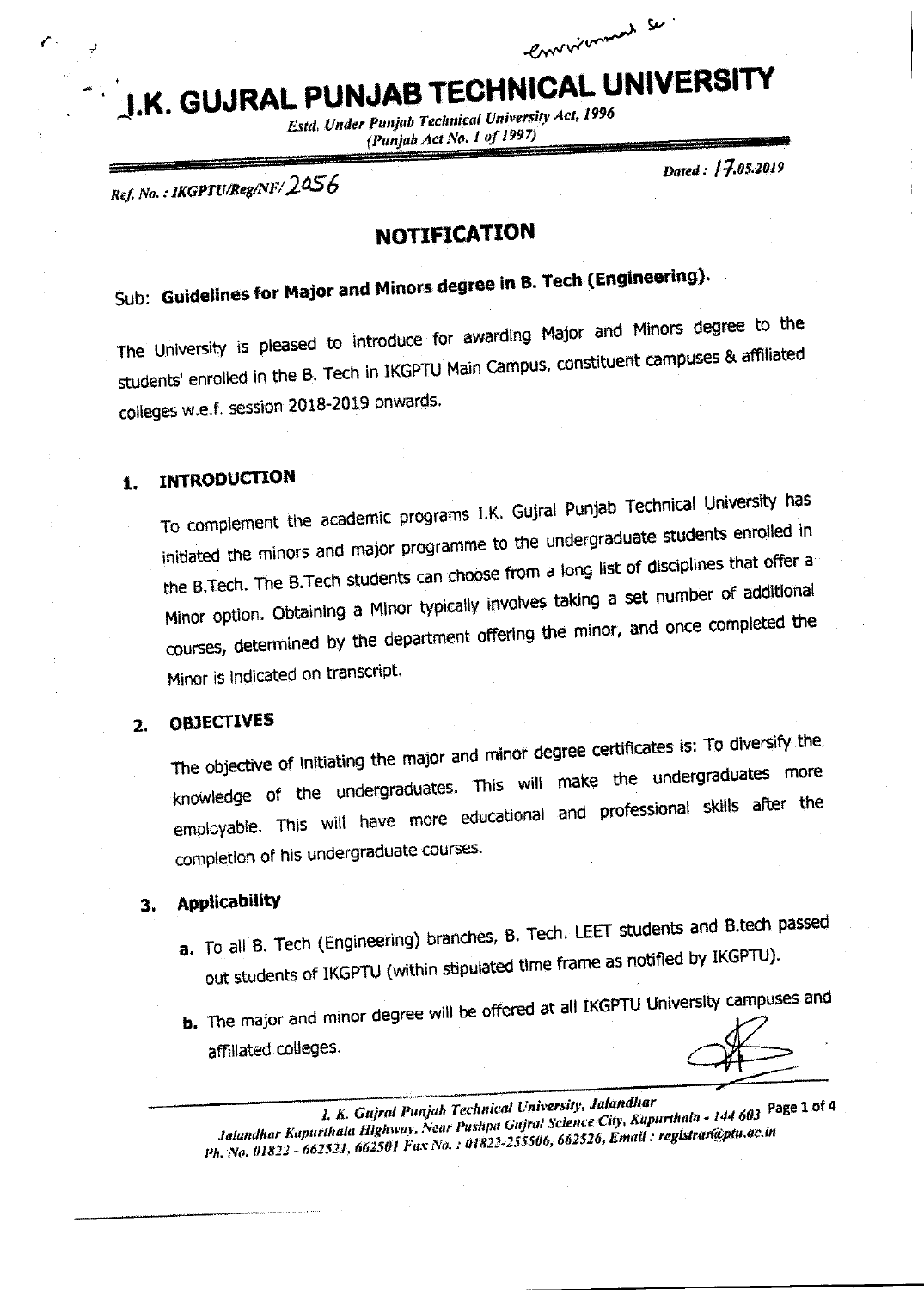- c. The concerned department of the University/constituent campuses/colleges should be offering both major and minor degree of the concerned subject concurrently.
	- d. Possibility of candidate seeking minor degree should be as per the following Table

| Course<br><b>No</b><br>(Engineering)   B.Tech (Engineering)<br><b>B</b> . Tech<br>(All streams)<br>All streams<br>minor degree (10%<br>in l | Sr. | of<br><b>Name</b> | major Option for minor<br><b>COUFSES</b> | minor<br>for<br>intake<br><b>Seats</b><br><b>COURSES</b> |  |  |
|---------------------------------------------------------------------------------------------------------------------------------------------|-----|-------------------|------------------------------------------|----------------------------------------------------------|--|--|
|                                                                                                                                             |     |                   |                                          | 20% against sanctioned intake                            |  |  |
|                                                                                                                                             |     |                   |                                          | for major degree for admission<br>-For                   |  |  |
| LEET students).                                                                                                                             |     |                   |                                          | B.Tech II <sup>nd</sup> students+10% for                 |  |  |

### **Entry level**

- a. The candidate will start the minor degree in their individual B. Tech (Engineering) from Third semester onwards for both regular and LEET students.
- b. Passed out students can also avail the option of perusing the minor degree in the concerned subject. However, the students must complete the minor degree within stipulated period as notified by IKGPTU for the completion of the B.Tech.

#### Structure of Minor in B. Tech. 5.

- 5.1 The admission for the minor courses will be made based on the merit list. There will be two separate merit list for the selected students for minor degree. One will be for B.Tech II<sup>nd</sup> semester students and other will be for LEET students. The merit list of B.Tech II<sup>nd</sup> semester and LEET students will be based upon the marks of students acquired by B.Tech in Ist semester and in diploma courses respectively.
- 5.2 The student will have to earn at least (20) credits/5 subjects (whichever is higher) for award of the minor degree from the other branch/discipline. The candidate will have to clear at least 5 courses from the list approved by concerned BoS. Out of the 5 courses (core+departmental elective) at least he/she has to choose 2 or more core subject and rest may be chosen from elective courses.

Page 2 of 4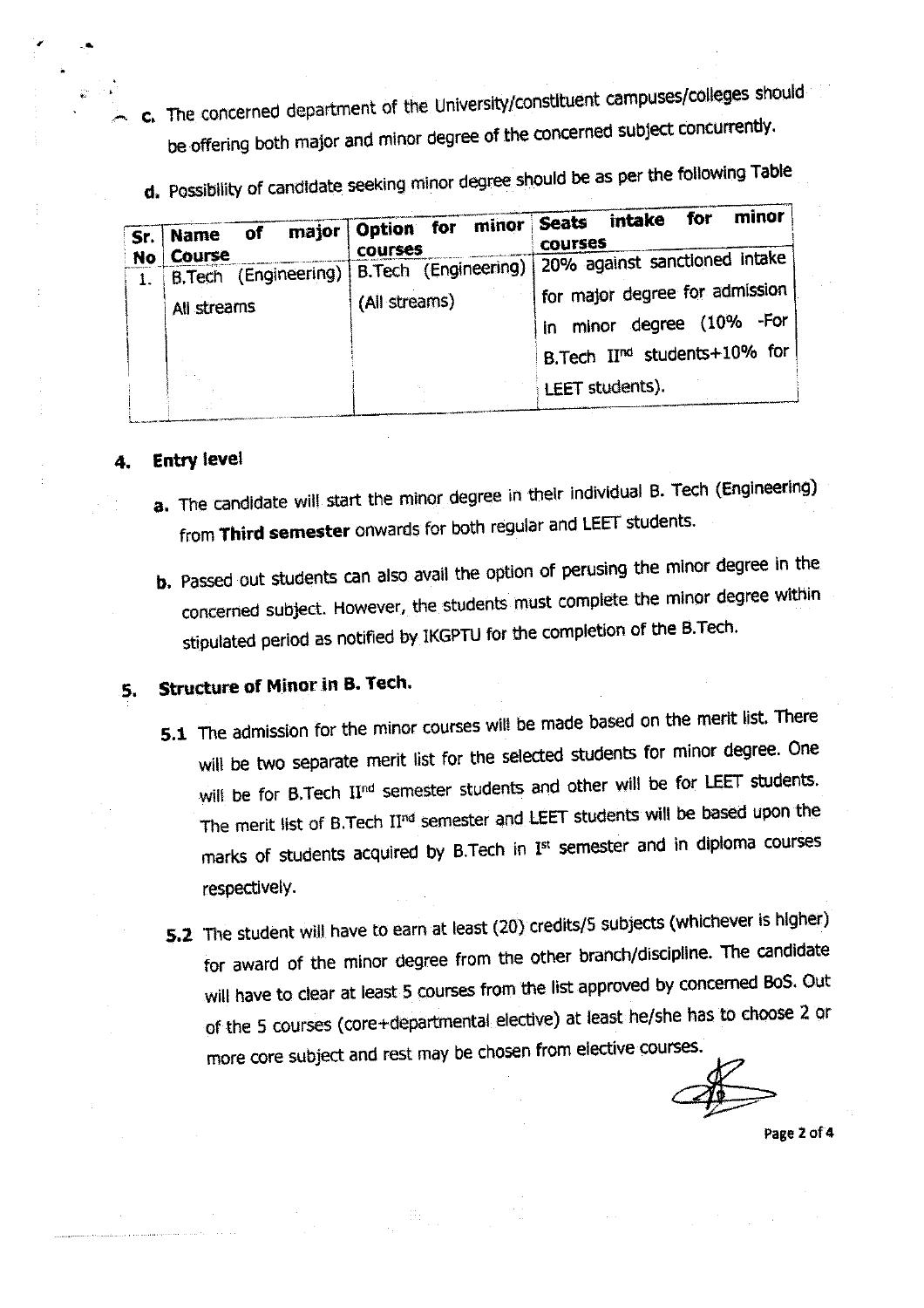- 5.3 The candidates may choose additional core (theory or practicals) to fulfil the minimum credit requirement.
- 5.4 The students may be allowed to take maximum two (2) subjects per semester pertaining to their minor degree.
- 5.5 The candidate can only opt for single minor degree course in his/her entire tenure of B.Tech (Engineering).
- 5.6 The passed out student, however, can also avail/opt the five subjects (core+elective) simultaneously to earn 20 credits (whichever is higher) for the award of the minor degree.
- 5.7 A Student will be eligible to get undergraduate degree with additional minor engineering, if he/she complete an additional 20 credits. These may also be acquired through MOOCS/SWAYAM (Model Curriculum by AICTE; Page 3B)
- 5.8 For the selection of subjects from the list of MOOCS/SWAYAM while earning minor engineering, the list of subjects should be approved by concerned BOS

#### Procedure for Applying for the Minor degree 6.

The department which is offering the minor degree will announce for the minor degree of the concerned discipline with specialization before the start of the session. The department will also notify the list of the different courses for the minor degree. The interested students will choose course from the list of the offered courses as per the condition laid down in the structure for the minor degree. The interested student then apply with due approval from its parent department. The concerned department will announce the list of the selected students for the minor degree. The whole process should be completed within one week before the start of every session.

#### Joining in minor courses in B. Tech 7.

Every department will compile the list of the students enrolled in the minor degree and will be communicated to the time table committee of institute/University for the drafting of the time table accordingly.

Page 3 of 4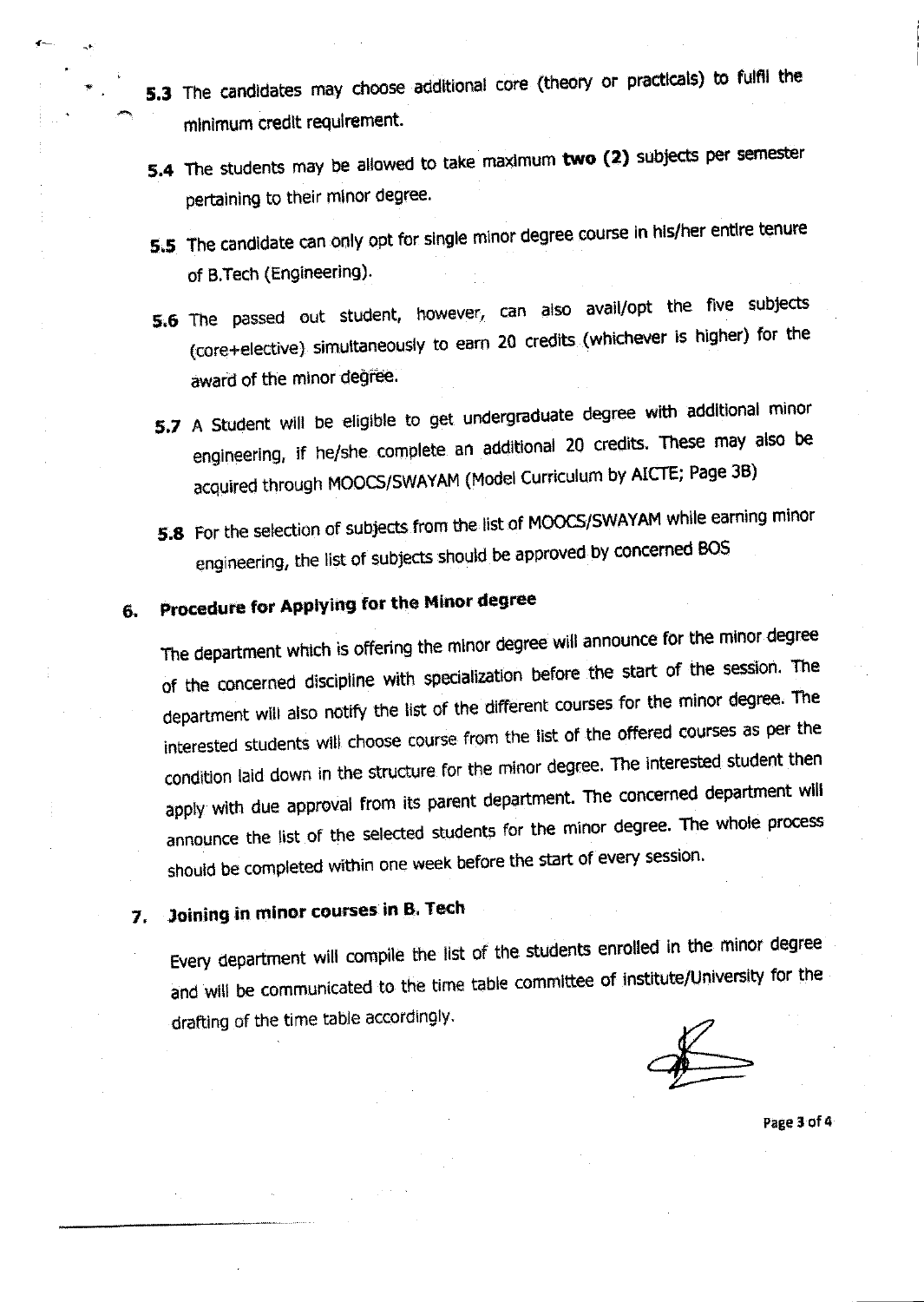# Procedure for Monitoring the Progress of the Scheme

The students enrolled in the minor courses will be monitored continuoulsy at par with the prevailing practices and examination standards. Various MSTs, seminar as applicable etc. will be conduted at par with the prevailing rules and regulations.

### Allocation of seats for minor degree in different departments 9.

- 9.1 The University/institute/colleges will notify the number of the seats for minor degree in the concerned department well in advance before the start of the Devel<mark>semester</mark>s "Sommaling**ing w**hen it regulations of the light-order
- 9.2 The list of the elective for minor degree will be offered from the list of running majors in the concerned subjects.

Each department of concerned institute/University will notify the seats for the minor degree well before the start of each session as per the following tables

| c.<br>JI.<br>No. | Οf<br>Name<br>course | the | I Seats offered for the<br>minor degree | Courses<br>offered | Credits for<br>each course |
|------------------|----------------------|-----|-----------------------------------------|--------------------|----------------------------|
|                  |                      |     |                                         |                    |                            |

# 10. Fees for the minor degree

The course fee for the minor degree certificate will be Rs. 2,000/-per theory subject and Rs. 1,000/- per laboratory subject per semester.

# 11. Examination charges

Examination charges will be as per the IKGPTU norms.

Registrar

Endst. No. IKGPTU/REG/NF/2057-2060

A copy is forwarded to the following officers for information please.

1. I/c Secretariat, O/o Vice Chancellor: For information of Vice Chancellor

- 2. All HoDs (Non-Teaching)
- 3. Director (Main Campus): To inform the all HoDs (Teaching)
- 4. Director, IKGPTU Hoshiarpur Campus

 $(DF, S, S, Walia)$ Registrar

Dated: 17:05.2019

Page 4 of 4